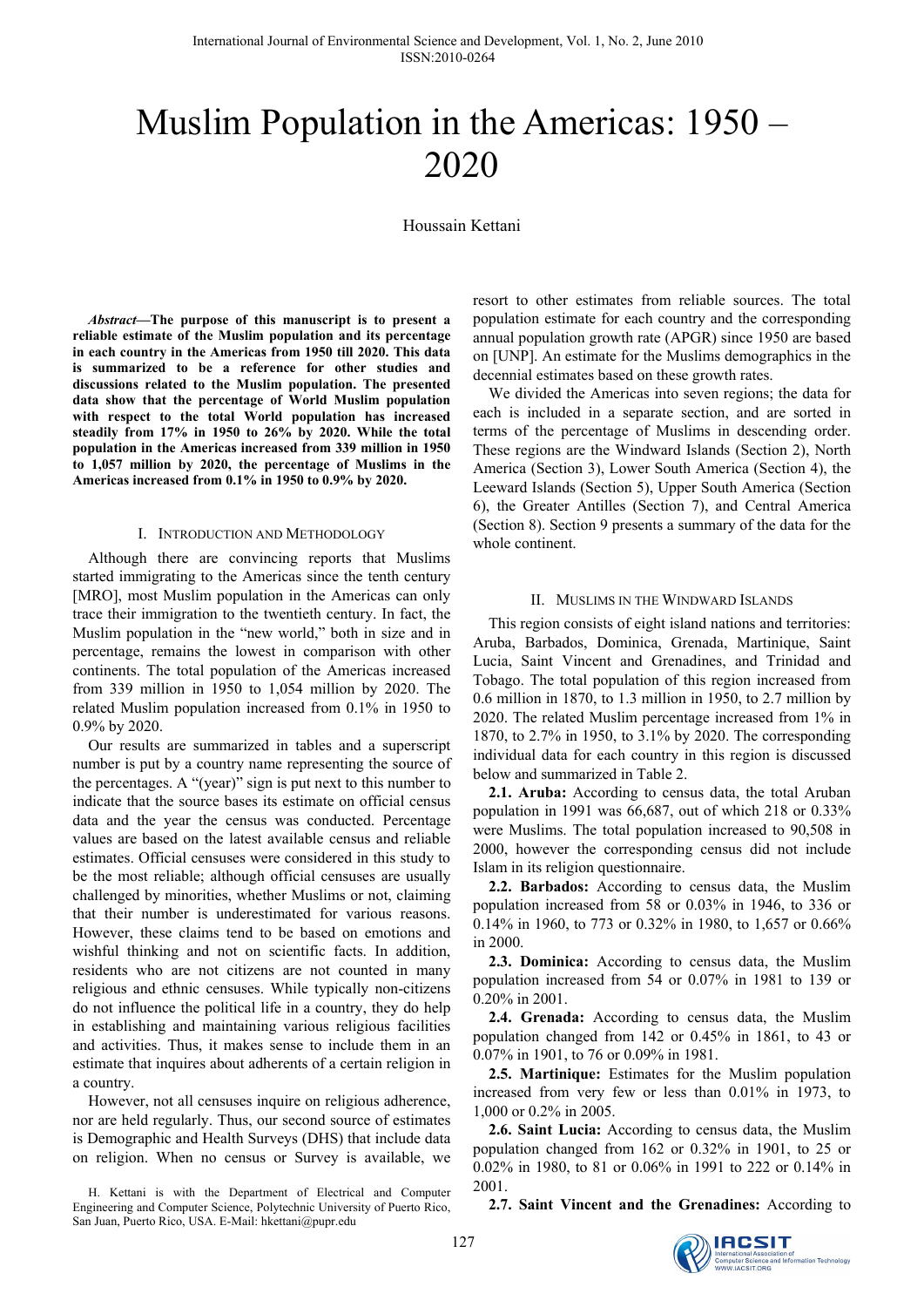census data, the Muslim population changed from 15 or 0.05% 388 million by 2020. The related Muslim population in 1861, to 16 or 0.02% in 1980. By 2005, the Muslim population is estimated to be 2,000 or 1.5% of the total population.

**2.8. Trinidad and Tobago:** Based on census data, the Muslim population increased from 10,478 or 3.83% in 1901, to 32,615 or 5.85% in 1946, to 49,736 or 6.01% in 1960, to 58,271 or 6.26% in 1970, then increased in number to 63,733 yet decreased in percentage to 6.04% in 1980, again to 65,732 or 5.84% in 1990, and declining to 64,648 or 5.80% in 2000.

## III. MUSLIMS IN NORTHERN AMERICA

This region consists of three countries and territories: Bermuda, Canada, Saint Pierre and Miquelon, and the United States of America. The total population of this region increased from 44 million in 1870, to 172 million in 1950, to increased from 0.1% before 1950, to 2% by 2020. The corresponding individual data for each country in this region is discussed below and summarized in Table 3.

**3.1. Bermuda:** According to census data, the Muslim population increased from none in 1901, to 393 or 0.73% in 1980 to 489 or 0.84% in 1991 to 604 or 0.97% in 2000.

**3.2. Canada:** According to census data, the Muslim population remained less than 0.01% of the total population until 1950. Accordingly, the number of Muslims changed from 13 in 1871, to 47 in 1901, to 797 in 1911, to 478 in 1921, to 645 in 1931, it then jumped to 1,800 or 0.01% in 1951, to 5,800 or 0.03% in 1961, to 33,430 or 0.16% in 1971, to 98,160 or 0.40% in 1981, to 253,260 or 0.93% in 1991, to 579,640 or 1.96% in 2001.

**3.3. Saint Pierre and Miquelon:** The Muslim population in these French Territorial Collectivity Islands increased from none in 1973, to 0.2% in 2005.

**3.4. United States of America:** The Muslim population

|                      |                      |                  | TABLE 2. ESTIMATE OF THE MUSLIM POPULATION IN THE WINDWARD ISLANDS FROM 1950 TO 2020. |              |                  |                         |                  |           |                 |
|----------------------|----------------------|------------------|---------------------------------------------------------------------------------------|--------------|------------------|-------------------------|------------------|-----------|-----------------|
|                      |                      | 1950             | 1960                                                                                  | 1970         | 1980             | 1990                    | 2000             | 2010      | 2020            |
|                      | Population           | 38,066           | 49,205                                                                                | 56,771       | 60,684           | 63,233                  | 90,657           | 107,380   | 127,188         |
| Aruba                | Muslims <sup>%</sup> | 0.33             | 0.33                                                                                  | 0.33         | 0.33             | 0.33                    | 0.33             | 0.33      | 0.33            |
|                      | Muslims              | 126              | 162                                                                                   | 187          | 200              | 209                     | 299              | 354       | 420             |
|                      | APGR %               |                  | 2.600                                                                                 | 1.441        | 0.669            | 0.412                   | 3.668            | 1.707     |                 |
|                      | Reference            |                  |                                                                                       |              |                  | [UN](1991)              |                  |           |                 |
|                      | Population           | 210,995          | 230,662                                                                               | 238,751      | 248,981          | 259,668                 | 251,656          | 256,552   | 261, 543        |
| <b>Barbados</b>      | Muslims %            | 0.03             | 0.14                                                                                  | 0.14         | 0.32             | 0.32                    | 0.66             | 0.66      | 0.66            |
|                      | Muslims              | 63               | 323                                                                                   | 334          | 797              | 831                     | 1,661            | 1,693     | 1,726           |
|                      | APGR %               |                  | 0.895                                                                                 | 0.345        | 0.420            | 0.421                   | $-0.313$         | 0.193     |                 |
|                      | Reference            | [UN56](1946)     | [UN63](1960)                                                                          |              | [UN88](1980)     |                         | $[BB](2000)$     |           |                 |
|                      | Population           | 47,624           | 59,916                                                                                | 69,549       | 73,795           | 69,466                  | 71,246           | 68,815    | 66,468          |
| Dominica             | Muslims %            | 0.07             | 0.07                                                                                  | 0.07         | 0.07             | 0.07                    | 0.20             | 0.20      | 0.20            |
|                      | Muslims              | 33               | 42                                                                                    | 49           | 52               | 49                      | $\overline{142}$ | 138       | 133             |
|                      | APGR %               |                  | 2.323                                                                                 | 1.502        | 0.594            | $-0.603$                | 0.253            | $-0.347$  |                 |
|                      | Reference            |                  |                                                                                       |              | [UN](1981)       |                         | $[UN](2001)$     |           |                 |
|                      | Population           | 76,676           | 89,843                                                                                | 94,395       | 88,929           | 96,180                  | 101,208          | 104,342   | 107,573         |
|                      | Muslims %            | 0.09             | 0.09                                                                                  | 0.09         | 0.09             | 0.09                    | 0.09             | 0.09      | 0.09            |
| Grenada              | Muslims              | 69               | 81                                                                                    | 85           | 80               | 87                      | 91               | 94        | 97              |
|                      | APGR %               |                  | 1.597                                                                                 | 0.495        | $-0.595$         | 0.787                   | 0.511            | 0.305     |                 |
|                      | Reference            |                  |                                                                                       |              | [UN](1981)       |                         |                  |           |                 |
| Martinique           | Population           | 222,001          | 281,799                                                                               | 325,498      | 326,140          | 359,098                 | 385,067          | 406,001   | 428,073         |
|                      | Muslims %            | 0.01             | 0.01                                                                                  | 0.01         | 0.01             | 0.20                    | 0.20             | 0.20      | 0.20            |
|                      | Muslims              | 22               | 28                                                                                    | 33           | 33               | 718                     | 770              | 812       | 856             |
|                      | APGR %               |                  | 2.414                                                                                 | 1.452        | 0.020            | 0.967                   | 0.701            | 0.531     |                 |
|                      | Reference            |                  |                                                                                       | [KET]        |                  |                         |                  | [PEW]     |                 |
|                      | Population           | 82,783           | 89,995                                                                                | 104,249      | 118,111          | 138,394                 | 157,156          | 173,942   | 192,521         |
| Saint<br>Lucia       | Muslims %            | 0.02             | 0.02                                                                                  | 0.02         | 0.02             | 0.06                    | 0.14             | 0.14      | 0.14            |
|                      | Muslims              | 17               | 18                                                                                    | 21           | 24               | 83                      | 220              | 244       | 270             |
|                      | APGR %               |                  | 0.839                                                                                 | 1.481        | 1.256            | 1.597                   | 1.279            | 1.020     |                 |
|                      | Reference            |                  |                                                                                       |              | [ $UN88$ )(1980) | [UN](1991)              | [UN](2001)       |           |                 |
|                      | Population           | 67,000           | 80,946                                                                                | 90,455       | 100,433          | 107,423                 | 107,857          | 109,284   | 110,730         |
|                      | Muslims %            | 0.02             | 0.02                                                                                  | 0.02         | 0.02             | 0.02                    | 0.02             | 0.02      | 0.02            |
|                      | Muslims              | 13               | 16                                                                                    | 18           | 20               | $\overline{21}$         | 22               | 22        | $\overline{22}$ |
| Vincent<br>& Grenadi | APGR %               |                  | 1.909                                                                                 | 1.117        | 1.052            | 0.675                   | 0.040            | 0.132     |                 |
|                      | Reference            |                  |                                                                                       |              | [UN88)(1980)     |                         |                  |           |                 |
| Trinidad<br>& Tobago | Population           | 635,999          | 843,005                                                                               | 970,867      | 1,081,764        | 1,218,783               | 1,295,100        | 1,343,725 | 1,394,176       |
|                      | Muslims %            | 5.85             | 6.01                                                                                  | 6.26         | 6.04             | 5.84                    | 5.80             | 5.80      | 5.80            |
|                      | <b>Muslims</b>       | 37,206           | 50,665                                                                                | 60,776       | 65,339           | 71,177                  | 75,116           | 77,936    | 80,862          |
|                      | APGR %               |                  | 2.858                                                                                 | 1.422        | 1.087            | 1.200                   | 0.609            | 0.369     |                 |
|                      | Reference            | [ $UN56$ ](1946) | [UN63](1960)                                                                          | [UN79](1970) | [UN88](1980)     | $\overline{[UN](1990)}$ | [UN](2000)       |           |                 |
|                      | Population           | 1,381,144        | 1,725,371                                                                             | 1,950,535    | 2,098,837        | 2,312,245               | 2,459,947        | 2,570,041 | 2,688,271       |
| Total                | Muslims %            | 2.72             | 2.98                                                                                  | 3.15         | 3.17             | 3.16                    | 3.18             | 3.16      | 3.14            |
|                      | Muslims              | 37,549           | 51,335                                                                                | 61,503       | 66,544           | 73,174                  | 78,321           | 81,293    | 84,386          |
|                      | APGR %               |                  | 2.250                                                                                 | 1.234        | 0.735            | 0.973                   | 0.621            | 0.439     |                 |

TABLE 2. ESTIMATE OF THE MUSLIM POPULATION IN THE WINDWARD ISLANDS FROM 1950 TO 2020.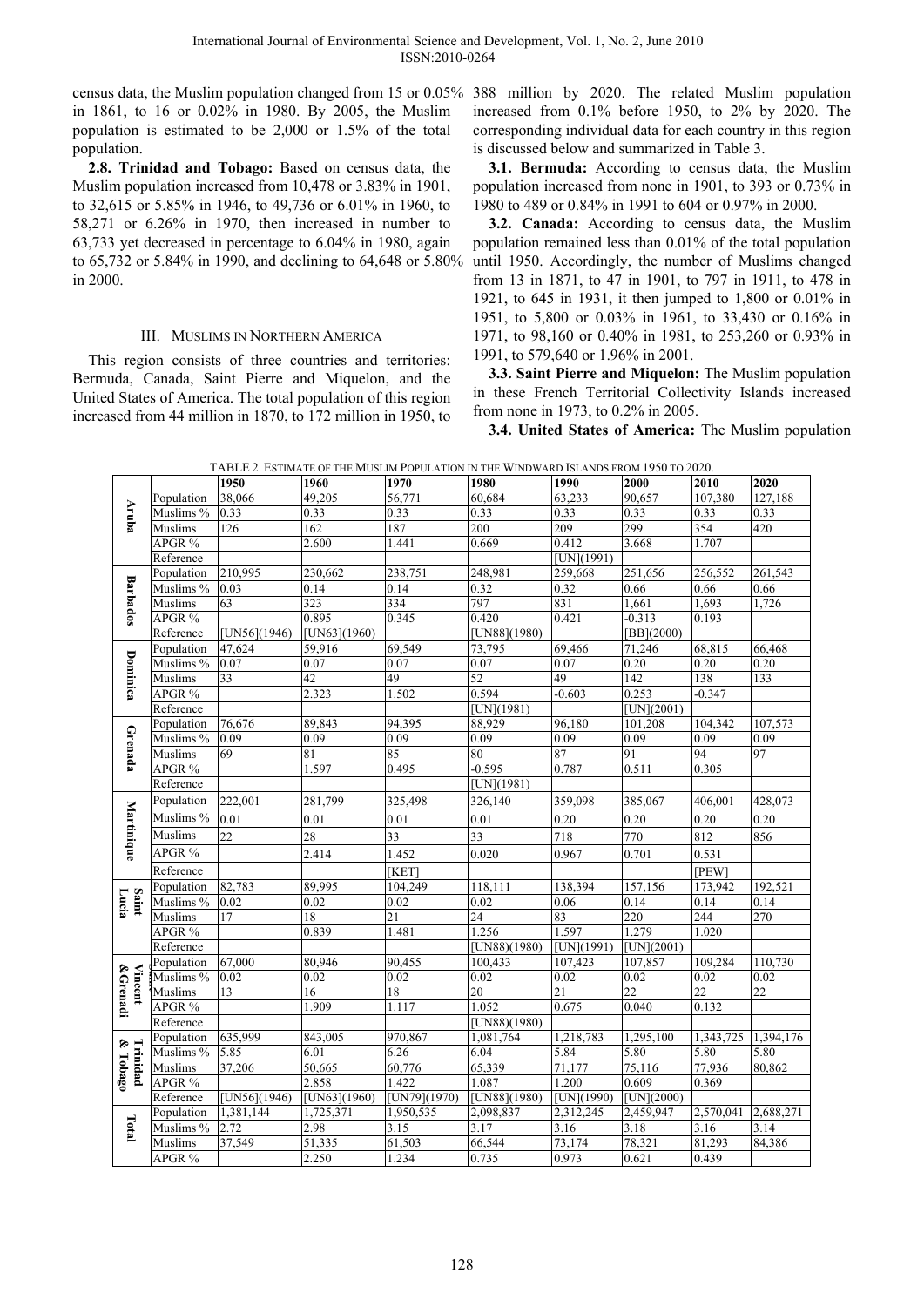remained less than 0.01% until 1900, then increased to 200,000 or 0.13% in 1951, to one million or 0.49% in 1971 to three million or 1.3% in 1981 to five million or 1.57% in 1991, to six million or 1.74% in 2001, to seven million or 2.20% in 2009.

The total population of this region increased from 4 million in 1870, to 27 million in 1950, to 75 million by 2020. The related Muslim percentage increased from less than 0.1% before 1950, to 1% by 2020. The corresponding individual data for each country in this region is discussed below and summarized in Table 4.

# IV. MUSLIMS IN LOWER SOUTH AMERICA

This region consists of five countries and territories: Argentina, Chile, Falkland Islands, Paraguay, and Uruguay.

|                                |                  | 1950         | 1960         | 1970         | 1980         | 1990         | 2000          | 2010                    | 2020        |
|--------------------------------|------------------|--------------|--------------|--------------|--------------|--------------|---------------|-------------------------|-------------|
|                                | Population       | 37,403       | 42,640       | 58,525       | 54,000       | 58,460       | 62,131        | 64,448                  | 66,851      |
| Bermuda                        | Muslims %        | 0.73         | 0.73         | 0.73         | 0.73         | 0.84         | 0.97          | 0.97                    | 0.97        |
|                                | Muslims          | 273          | 311          | 427          | 394          | 491          | 603           | 625                     | 648         |
|                                | $APGR$ %         |              | 1.319        | 3.217        | $-0.801$     | 0.797        | 0.611         | 0.367                   |             |
|                                | Reference        |              |              |              | [UN88](1980) | [UN93](1991) | [UN](2000)    |                         |             |
|                                | Population       | 13,736,997   | 17,909,009   | 21,716,855   | 24,516,277   | 27,700,854   | 30,686,824    | 33,889,747              | 37,426,974  |
| Canada                         | Muslims %        | 0.01         | 0.03         | 0.16         | 0.40         | 0.93         | 1.96          | 1.96                    | 1.96        |
|                                | Muslims          | 1,374        | 5,373        | 34,747       | 98,065       | 257.618      | 601,462       | 664,239                 | 733,569     |
|                                | APGR %           |              | 2.688        | 1.947        | 1.220        | 1.229        | 1.029         | 0.998                   |             |
|                                | Reference        | [CA02](1951) | [CA02](1961) | [CA02](1971) | [CA02](1981) | [UN93](1991) | [UN](2001)    |                         |             |
|                                | Population       | 4,354        | 4,822        | 5,186        | 5,840        | 6,000        | 7,000         | 6,036                   | 5,204       |
| Saint<br>& Mi                  | Muslims %        | 0.01         | 0.01         | 0.01         | 0.01         | 0.20         | 0.20          | 0.20                    | 0.20        |
| aint Pierre<br>: Miquelon      | Muslims          | 0            | 0            |              |              | 12           | 14            | 12                      | 10          |
|                                | $APGR$ %         |              | 1.026        | 0.730        | 1.195        | 0.271        | 1.553         | $-1.472$                |             |
|                                | Reference        |              |              | [KET]        |              |              |               | [PEW]                   |             |
|                                | Population       | 157,813,040  | 186,326,215  | 209,463,865  | 229,468,823  | 254,865,217  | 287, 842, 178 | 317,641,087             | 350,524,933 |
|                                | Muslims $% 0.13$ |              | 0.13         | 0.49         | 1.30         | 1.57         | 1.74          | 2.20                    | 2.28        |
| United<br>States of<br>America | Muslims          | 205,157      | 242,224      | 1,026,373    | 2,983,095    | 4,001,384    | 5,008,454     | 6,988,104               | 7,991,968   |
|                                | APGR %           |              | 1.675        | 1.177        | 0.916        | 1.055        | 1.224         | 0.990                   |             |
|                                | Reference        | [KET]        |              | [KET]        | [KET]        |              |               | [US]                    |             |
|                                | Population       | 171,591,794  | 204,282,686  | 231,244,431  | 254,044,940  | 282,630,531  | 318,598,133   | 351,601,317 388,023,961 |             |
| Total                          | Muslims %        | 0.12         | 0.12         | 0.46         | 1.21         | 1.51         | 1.76          | 2.18                    | 2.25        |
|                                | Muslims          | 206,804      | 247,909      | 1,061,548    | 3,081,555    | 4,259,505    | 5,610,532     | 7,652,980               | 8,726,196   |
|                                | APGR %           |              | 1.759        | 1.247        | 0.945        | 1.072        | 1.205         | 0.991                   |             |

TABLE 4. ESTIMATE OF THE MUSLIM POPULATION IN LOWER SOUTH AMERICA FROM 1950 TO 2020.

|                     |                       | 1950                   | 1960              | 1970         | 1980       | 1990       | 2000         | 2010         | 2020           |
|---------------------|-----------------------|------------------------|-------------------|--------------|------------|------------|--------------|--------------|----------------|
|                     | Population            | 17,150,335             | 20,684,913        | 24,002,708   | 28,153,804 | 32,497,507 | 36,938,728   | 40,665,732   | 44,768,779     |
|                     | Muslims %             | 0.12                   | 0.12              | 1.30         | 1.35       | 2.16       | 2.16         | 1.62         | 1.62           |
| <b>Argentina</b>    | Muslims               | 20,580                 | 24,822            | 312,035      | 380,076    | 701,946    | 797,877      | 658,785      | 725,254        |
|                     | APGR %                |                        | 1.892             | 1.499        | 1.608      | 1.445      | 1.289        | 0.966        |                |
|                     | Reference             | [UN56](1947)           |                   | [KET]        | [KET]      |            | [DOS01]      | [DOS]        |                |
|                     | Population            | 6.081.931              | 7.646.896         | 9,574,336    | 11,181,360 | 13,190,515 | 15,418,704   | 17,134,708   | 19,041,692     |
| <b>Chile</b>        | Muslims %             | 0.02                   | 0.02              | 0.02         | 0.02       | 0.02       | 0.02         | 0.02         | 0.02           |
|                     | Muslims               | 1,216                  | 1,529             | 1,915        | 2,236      | 2,638      | 3,084        | 3,427        | 3,808          |
|                     | APGR <sup>%</sup>     |                        | 2.316             | 2.273        | 1.564      | 1.666      | 1.573        | 1.061        |                |
|                     | Reference             | [UN56](1952)           |                   | [UN79](1970) |            |            | $CL$ ](2002) |              |                |
|                     | Population            | 2.230                  | 2.172             | 1.957        | 2.000      | 2.000      | 2,883        | 3.004        | 3.130          |
| Islands<br>Falkland | Muslims %             | 0.01                   | $\overline{0.30}$ | 0.30         | 0.30       | 0.30       | 0.30         | 0.30         | 0.30           |
|                     | Muslims               | $\theta$               | $\overline{7}$    | 6            | 6          | 6          | 9            | 9            | $\overline{9}$ |
|                     | APGR %                |                        | $-0.263$          | $-1.037$     | 0.218      | 0.000      | 3.725        | 0.412        |                |
|                     | Reference             | [GB01](1901)           |                   |              |            |            |              | $[FK](2006)$ |                |
|                     | Population            | $\overline{1,}473,245$ | 1,907,042         | 2,484,739    | 3,198,837  | 4,249,734  | 5,350,235    | 6,459,727    | 7,799,297      |
| Paraguay            | Muslims %             | 0.04                   | 0.04              | 0.04         | 0.04       | 0.04       | 0.02         | 0.02         | 0.02           |
|                     | Muslims               | 589                    | 763               | 994          | 1,280      | 1.700      | 1,070        | 1,292        | 1.560          |
|                     | APGR %                |                        | 2.614             | 2.681        | 2.558      | 2.881      | 2.330        | 1.902        |                |
|                     | Reference             |                        |                   | <b>IKET</b>  |            | [UN](1991) | [UN](2002)   |              |                |
|                     | Population            | 2,238,506              | 2,538,808         | 2,810,013    | 2,915,754  | 3,109,992  | 3,320,980    | 3,372,222    | 3,424,255      |
| $\mathbf{m}$ anay   | Muslims $\frac{1}{6}$ | 0.04                   | 0.04              | 0.04         | 0.04       | 0.01       | 0.01         | 0.01         | 0.01           |
|                     | Muslims               | 895                    | 1.016             | 1.124        | 1.166      | 311        | 332          | 337          | 342            |
|                     | APGR %                |                        | 1.267             | 1.020        | 0.370      | 0.647      | 0.659        | 0.153        |                |
|                     | Reference             |                        |                   | [KET]        |            |            |              | [DOS]        |                |
|                     | Population            | 26,946,247             | 32,779,831        | 38,873,753   | 45,451,755 | 53,049,748 | 61,031,530   | 67,635,393   | 75,037,154     |
| Total               | Muslims %             | 0.09                   | 0.09              | 0.81         | 0.85       | 1.33       | 1.31         | 0.98         | 0.97           |
|                     | Muslims               | 23,282                 | 28,136            | 316,074      | 384,764    | 706,601    | 802,371      | 663,850      | 730,974        |
|                     | APGR %                |                        | 1.979             | 1.720        | 1.576      | 1.558      | 1.411        | 1.033        |                |

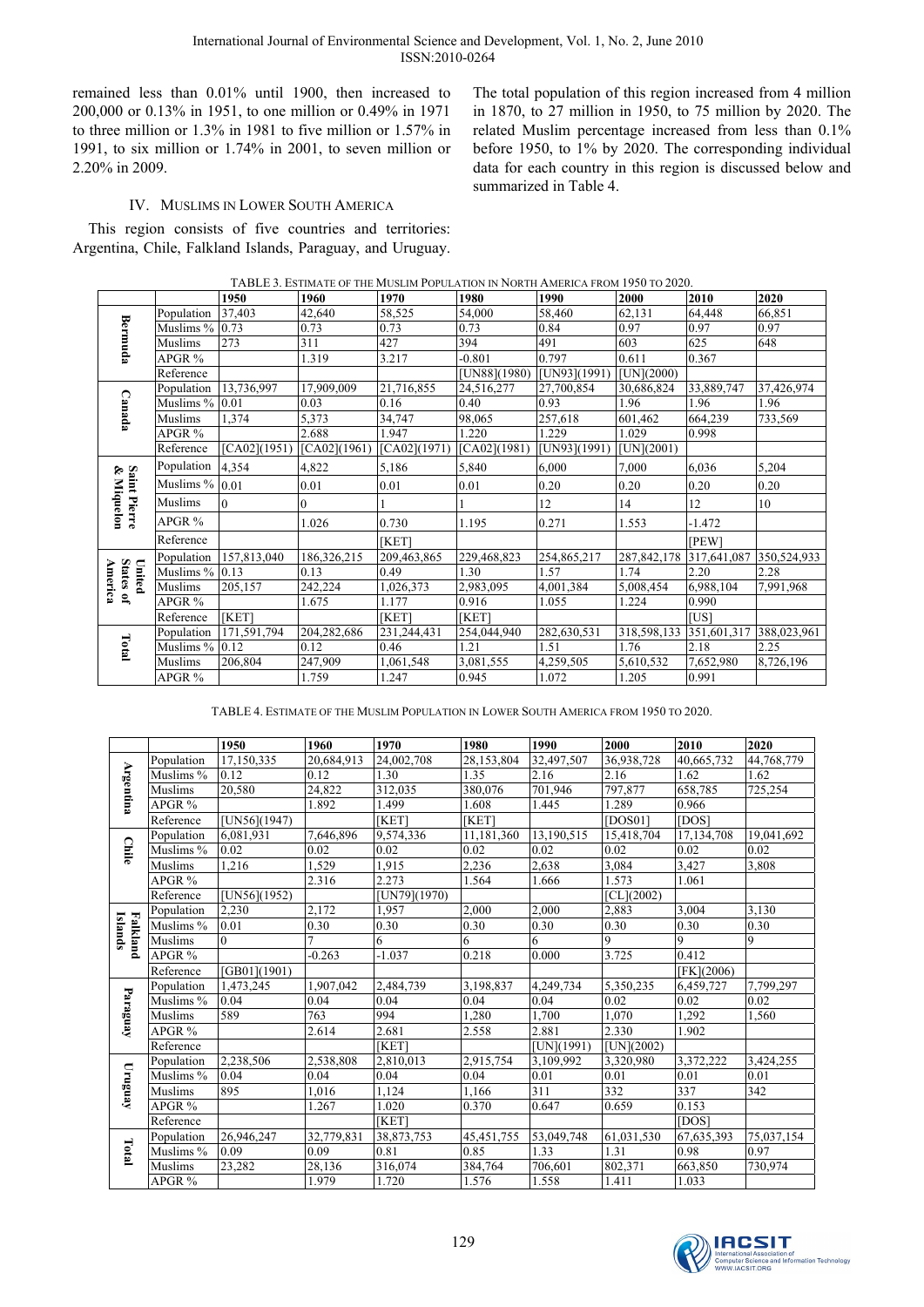**4.1. Argentina:** According to the 1947 census, the population of Argentina was 15,893,827; out of which 18,764 or 0.12% was Muslim. Argentinean national censuses since then did not include information about religious affiliation. However, Muslim population estimates have increased from 200,000 or 1.1% in 1951, to 300,000 or 1.3% in 1971 to 380,000 or 1.35% in 1981, to 800,000 or 2.16% in 2001, then decreased to 600,000 or 1.62% in 2009.

**4.2. Chile:** According to census data, the Muslim population remains at 0.02% of the total population, and increased in number from 956 in 1952, to 1,431 in 1970, to 2,894 in 2002.

**4.3. Falkland Islands (Islas Malvinas):** According to census data, the Muslim population increased from none in 1901, to nine or 0.30% in 2006.

**4.4. Paraguay:** There were about 1,000 Muslims or 0.04% of the population in 1973. According to census data, the

Muslim population decreased from 1,200 or 0.04% in 1992 to 872 or 0.02% in 2002.

**4.5. Uruguay:** Estimates of the Muslim population decreased from 1,000 or 0.04% in 1973, to 400 or 0.01% in 2009.

# V. MUSLIMS IN THE LEEWARD ISLANDS

This region consists of eight island nations and territories: Anguilla, Antigua and Barbuda, Guadeloupe, Montserrat, Netherlands Antilles, Saint Kitts and Nevis, British Virgin Islands, and U.S. Virgin Islands. The total population of this region increased from 0.3 million in 1870, to 0.5 million in 1950, to 1.1 million by 2020. The related Muslim percentage changed from 0.3% in 1870, to 0.2% in 1950, to 0.5% by 2020. The corresponding individual data for each country in this region is discussed below and summarized in

| TABLE 5. ESTIMATE OF THE MUSLIM POPULATION IN THE LEEWARD ISLANDS FROM 1950 TO 2020. |                         |                |            |              |                 |                 |                         |              |                  |  |
|--------------------------------------------------------------------------------------|-------------------------|----------------|------------|--------------|-----------------|-----------------|-------------------------|--------------|------------------|--|
|                                                                                      |                         | 1950           | 1960       | 1970         | 1980            | 1990            | 2000                    | 2010         | 2020             |  |
|                                                                                      | Population              | 6,243          | 5,708      | 6,000        | 7,000           | 9,000           | 11,254                  | 14,237       | 18,011           |  |
|                                                                                      | Muslims %               | 0.32           | 0.32       | 0.32         | 0.32            | 0.32            | 0.32                    | 0.32         | 0.32             |  |
| Anguilla                                                                             | Muslims                 | 20             | 18         | 19           | $\overline{22}$ | 29              | 36                      | 46           | 58               |  |
|                                                                                      | APGR %                  |                | 0.892      | 0.500        | 1.553           | 2.545           | 2.260                   | 2.379        |                  |  |
|                                                                                      | Reference               |                |            |              |                 |                 | $[UN](2001)$            |              |                  |  |
|                                                                                      | Population              | 41,757         | 57,000     | 64,794       | 75,000          | 59,355          | 63,863                  | 87,726       | 120,506          |  |
| Antigua &<br>Barbuda                                                                 | Muslims %               | 0.30           | 0.30       | 0.30         | 0.30            | 0.30            | 0.30                    | 0.30         | 0.30             |  |
|                                                                                      | Muslims<br>APGR %       | 125            | 171        | 194          | 225             | 178<br>$-2.312$ | 192<br>0.735            | 263<br>3.226 | $\overline{362}$ |  |
|                                                                                      |                         |                | 3.161      | 1.290        | 1.474           |                 |                         |              |                  |  |
|                                                                                      | Reference               |                |            |              |                 |                 | [AN](2001)              |              |                  |  |
|                                                                                      | Population              | 209,999        | 275,103    | 320,001      | 326,917         | 386,343         | 429,166                 | 467,182      | 508,565          |  |
| Guadeloupe                                                                           | Muslims %               | 0.01           | 0.01       | 0.01         | 0.01            | 0.40            | 0.40                    | 0.40         | 0.40             |  |
|                                                                                      | Muslims                 | 21             | 28         | 32           | 33              | 1,545           | 1,717                   | 1,869        | 2,034            |  |
|                                                                                      | APGR %                  |                | 2.737      | 1.523        | 0.214           | 1.684           | 1.057                   | 0.852        |                  |  |
|                                                                                      | Reference               |                |            | [KET]        |                 |                 |                         | [PEW]        |                  |  |
|                                                                                      | Population              | 14,333         | 12,167     | 11,458       | 11,519          | 10,639          | 4,517                   | 4,979        | 5,489            |  |
|                                                                                      | Muslims %               | 0.10           | 0.10       | 0.10         | 0.10            | 0.10            | 0.10                    | 0.10         | 0.10             |  |
|                                                                                      | Muslims                 | 14             | 12         | 11           | 12              | 11              | 5                       | 5            | 5                |  |
| Montserrat                                                                           | APGR %                  |                | $-1.625$   | $-0.599$     | 0.053           | $-0.792$        | $-8.210$                | 0.979        |                  |  |
|                                                                                      | Reference               |                |            |              | [PEW](1980)     |                 |                         |              |                  |  |
|                                                                                      | Population              | 111,701        | 134,587    | 159,062      | 173,660         | 190,628         | 180,665                 | 200,726      | 223,015          |  |
|                                                                                      | Muslims %               | 0.25           | 0.25       | 0.25         | 0.25            | 0.25            | 0.53                    | 0.53         | 0.53             |  |
|                                                                                      | <b>Muslims</b>          | 279            | 336        | 398          | 434             | 477             | 958                     | 1,064        | 1,182            |  |
|                                                                                      | APGR %                  |                | 1.881      | 1.685        | 0.882           | 0.937           | $-0.535$                | 1.059        |                  |  |
| Netherlands<br>Antilles                                                              | Reference               |                |            | [UN79](1971) |                 | [UN](1992)      | [UN](2001)              |              |                  |  |
|                                                                                      | Population              | 40,000         | 50,883     | 44,884       | 43,309          | 40,618          | 35,217                  | 51,671       | 75,813           |  |
|                                                                                      | Muslims %               | 0.01           | 0.01       | 0.01         | 0.02            | 0.11            | 0.11                    | 0.11         | 0.11             |  |
|                                                                                      | Muslims                 | $\overline{4}$ | 5          | 4            | $\mathbf Q$     | 45              | 39                      | 57           | 83               |  |
| Saint Kitts<br>& Nevis                                                               | APGR %                  |                | 2.436      | $-1.247$     | $-0.357$        | $-0.639$        | $-1.417$                | 3.908        |                  |  |
|                                                                                      | Reference               |                | [KN](1960) | [KN](1970)   | [KN](1980)      | [KN](1991)      |                         |              |                  |  |
|                                                                                      | Population              | 6,505          | 7,340      | 9,825        | 10,985          | 16,115          | 20,254                  | 22,816       | 25,702           |  |
| Islands,<br>British<br>Virgin                                                        | Muslims %               | 0.31           | 0.31       | 0.31         | 0.31            | 0.31            | 0.85                    | 0.85         | 0.85             |  |
|                                                                                      | Muslims                 | 20             | 23         | 30           | 34              | 50              | 172                     | 194          | 218              |  |
|                                                                                      | APGR %                  |                | 1.215      | 2.959        | 1.122           | 3.907           | 2.312                   | 1.198        |                  |  |
|                                                                                      | Reference               |                |            |              | [UN88](1980)    |                 | $\overline{[VG](2001)}$ |              |                  |  |
|                                                                                      | Population              | 26,795         | 32,628     | 64,067       | 98,429          | 103,286         | 108,577                 | 109,326      | 110,080          |  |
| Virgin<br>$0.5$ .                                                                    | Muslims %               | 2.00           | 2.00       | 2.00         | 2.00            | 1.20            | 1.20                    | 1.20         | 1.20             |  |
|                                                                                      | Muslims                 | 536            | 653        | 1,281        | 1,969           | 1,239           | 1,303                   | 1,312        | 1,321            |  |
| Islands,                                                                             | APGR %                  |                | 1.989      | 6.980        | 4.388           | 0.483           | 0.501                   | 0.069        |                  |  |
|                                                                                      | Reference               |                |            | [KET]        |                 |                 |                         | [SS, SX]     |                  |  |
|                                                                                      | Population              | 457,333        | 575,416    | 680,091      | 746,819         | 815,984         | 853,513                 | 958,663      | 1,087,180        |  |
| Total                                                                                | Muslims $\overline{\%}$ | 0.22           | 0.22       | 0.29         | 0.37            | 0.44            | 0.52                    | 0.50         | 0.48             |  |
|                                                                                      | Muslims                 | 1,020          | 1,246      | 1,971        | 2,737           | 3,574           | 4,420                   | 4,809        | 5,264            |  |
|                                                                                      | APGR %                  |                | 2.323      | 1.685        | 0.940           | 0.890           | 0.451                   | 1.169        |                  |  |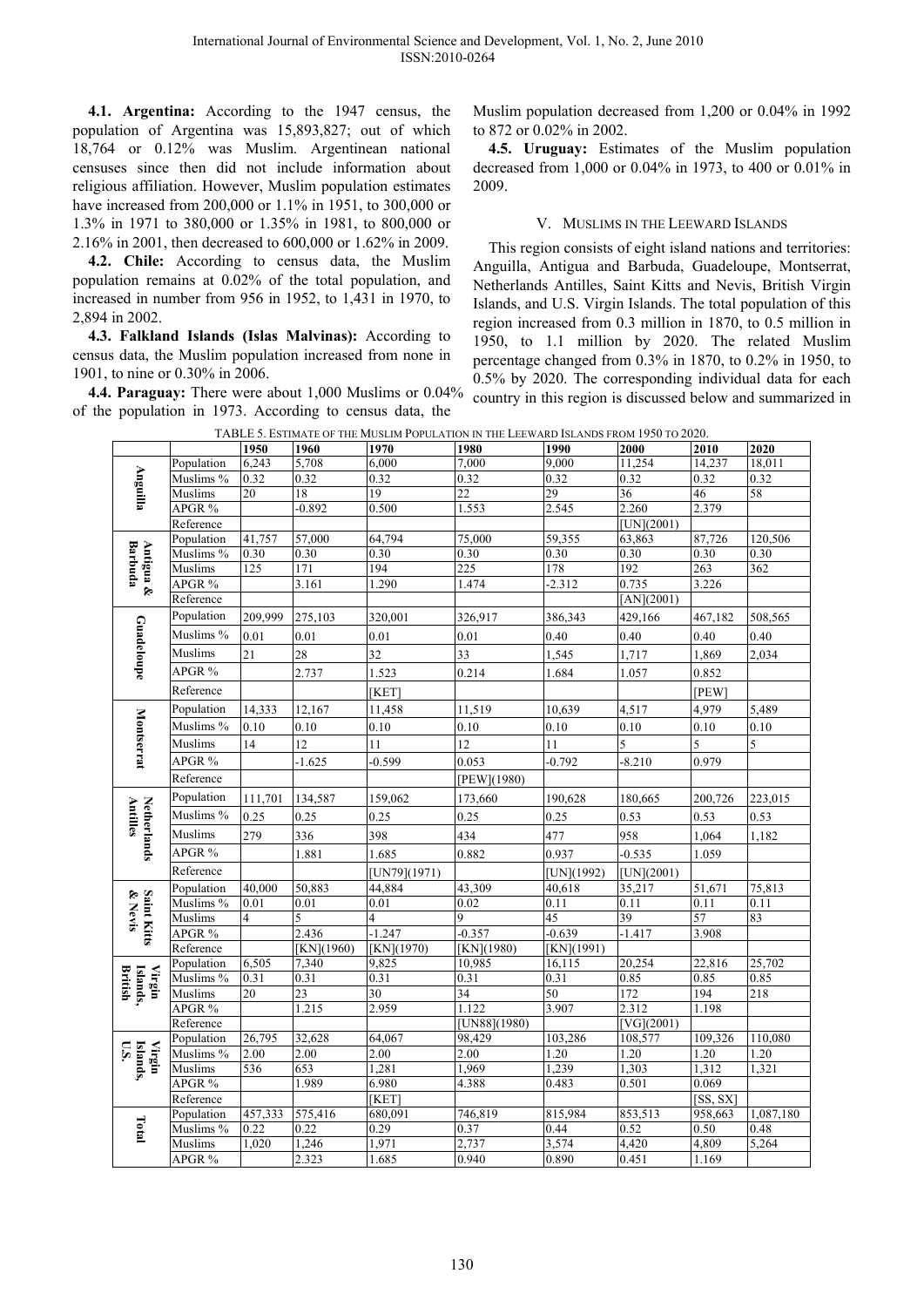Table 5.

**5.1. Anguilla:** According to the 2001 census, the total Anguillan population was 11,430; out of which 36 or 0.32% was Muslims.

**5.2. Antigua and Barbuda:** According to the 2001 census, the total population was 76,886, out of which 228 or 0.30% were Muslims.

**5.3. Guadeloupe:** Estimates of the Muslim population increased from less than 0.01% in 1973, to 2,000 or 0.4% in 2005.

**5.4. Montserrat:** According to the 1980 census, Muslims make up 0.1% of the total population in this British overseas territory.

**5.5. Netherlands Antilles:** It mainly consists of five

Caribbean islands: Bonaire, Curaçao, Saba, St. Eustatius, and St. Maarten. According to census data, the total population decreased from 218,390 in 1971, to 189.474 in 1992, to 175,653 in 2001. The decrease in population between the censuses of 1971 and 1992 is largely due the succession of the Island of Aruba in 1986. The corresponding Muslim population decreased from 547 or 0.25% in 1971, to 466 or 0.25% in 1992, then increased to 924 or 0.53% in 2001. The 2001 census also indicated that the total population of the Islands of Bonaire, Curaçao, Saba, St. Eustatius, and St. Maarten was 10,791; and 130,628; and 1,349; and 2,292; and 30,593; respectively. Out of these populations, 64 or 0.59%, 512 or 0.39%, 29 or 2.15%; 9 or 0.39%; 310 or 1.01%; were Muslims, respectively.

TABLE 6. ESTIMATE OF THE MUSLIM POPULATION IN UPPER SOUTH AMERICA FROM 1950 TO 2020.

|                  |                |              |              |             | <b>I ADLL 0.</b> LOTINATE OF THE MOSLIM FOLULATION IN OTTER DOUTH AMERICA FROM 1750 TO 2020. |             |                                |             |               |
|------------------|----------------|--------------|--------------|-------------|----------------------------------------------------------------------------------------------|-------------|--------------------------------|-------------|---------------|
|                  |                | 1950         | 1960         | 1970        | 1980                                                                                         | 1990        | 2000                           | 2010        | 2020          |
|                  | Population     | 2,713,630    | 3,351,626    | 4,211,986   | 5,356,019                                                                                    | 6,670,556   | 8,317,371                      | 10,030,832  | 12,097,283    |
| <b>Bolivia</b>   | Muslims %      | 0.01         | 0.01         | 0.01        | 0.01                                                                                         | 0.01        | 0.01                           | 0.01        | 0.01          |
|                  | Muslims        | 271          | 335          | 421         | 536                                                                                          | 667         | 832                            | 1,003       | 1,210         |
|                  | APGR %         |              | 2.134        | 2.311       | 2.432                                                                                        | 2.219       | 2.231                          | 1.891       |               |
|                  | Reference      |              |              | [KET]       |                                                                                              |             |                                | [DOS]       |               |
|                  | Population     | 53,974,725   | 72,743,915   | 95,991,361  | 121,618,369                                                                                  | 149,570,485 | 174, 174, 447                  | 195,423,252 | 219,264,353   |
| Brazil           | Muslims % 0.01 |              | 0.01         | 0.01        | 0.01                                                                                         | 0.02        | 0.02                           | 0.02        | 0.02          |
|                  | Muslims        | 5,397        | 7,274        | 9,599       | 12,162                                                                                       | 29,914      | 34,835                         | 39,085      | 43,853        |
|                  | APGR %         |              | 3.029        | 2.812       | 2.395                                                                                        | 2.090       | 1.535                          | 1.158       |               |
|                  | Reference      | [UN56](1950) |              |             |                                                                                              |             | $\overline{\text{[BR](2000)}}$ |             |               |
|                  | Population     | 11,999,600   | 16,006,393   | 21,332,516  | 26,890,687                                                                                   | 33,203,846  | 39,772,905                     | 46,300,196  | 53,898,707    |
| Columbia         | Muslims %      | 0.05         | 0.05         | 0.05        | 0.05                                                                                         | 0.02        | 0.02                           | 0.02        | 0.02          |
|                  | Muslims        | 6.000        | 8,003        | 10,666      | 13,445                                                                                       | 6,641       | 7,955                          | 9,260       | 10,780        |
|                  | APGR %         |              | 2.923        | 2.914       | 2.342                                                                                        | 2.131       | 1.822                          | 1.531       |               |
|                  | Reference      | [KET]        |              | [KET]       |                                                                                              |             |                                | [DOS]       |               |
|                  | Population     | 3,387,357    | 4,439,714    | 5,972,190   | 7,964,335                                                                                    | 10,278,486  | 12,310,314                     | 13,774,909  | 15,413,751    |
| <b>Ecuador</b>   | Muslims % 0.01 |              | 0.01         | 0.01        | 0.01                                                                                         | 0.02        | 0.02                           | 0.02        | 0.02          |
|                  | Muslims        | 339          | 444          | 597         | 796                                                                                          | 2,056       | 2,462                          | 2,755       | 3,083         |
|                  | APGR %         |              | 2.742        | 3.010       | 2.920                                                                                        | 2.584       | 1.820                          | 1.130       |               |
|                  | Reference      |              |              | [KET]       |                                                                                              |             |                                | [PEW]       |               |
|                  | Population     | 25,479       | 32,472       | 48,025      | 68,272                                                                                       | 116,371     | 165,164                        | 231,313     | 323,955       |
| French<br>Guiana | Muslims %      | 7.80         | 7.80         | 8.20        | 8.20                                                                                         | 0.90        | 0.90                           | 0.90        | 0.90          |
|                  | Muslims        | 1,987        | 2,533        | 3,938       | 5,598                                                                                        | 1,047       | 1,486                          | 2,082       | 2,916         |
|                  | APGR %         |              | 2.455        | 3.991       | 3.580                                                                                        | 5.478       | 3.564                          | 3.426       |               |
|                  | Reference      | [KET]        |              | [KET]       |                                                                                              |             |                                | [PEW]       |               |
|                  | Population     | 422,900      | 568,500      | 709,379     | 776,078                                                                                      | 749,188     | 756,259                        | 761,442     | 766,661       |
| Guyana           | Muslims %      | 8.72         | 8.72         | 8.72        | 8.72                                                                                         | 7.97        | 7.19                           | 7.19        | 7.19          |
|                  | Muslims        | 36,877       | 49,573       | 61,858      | 67,674                                                                                       | 59,710      | 54,375                         | 54,748      | 55,123        |
|                  | APGR %         |              | 3.003        | 2.239       | 0.903                                                                                        | $-0.352$    | 0.094                          | 0.068       |               |
|                  | Reference      |              |              |             | [UN88](1980)                                                                                 | [GY](1991)  | [GY](2002)                     |             |               |
|                  | Population     | 7,632,461    | 9,931,527    | 13,194,522  | 17,328,481                                                                                   | 21,776,063  | 26,004,162                     | 29,496,120  | 33,456,994    |
| Peru             | Muslims %      | 0.01         | 0.01         | 0.01        | 0.01                                                                                         | 0.01        | 0.01                           | 0.01        | 0.01          |
|                  | Muslims        | 763          | 993          | 1,319       | 1,733                                                                                        | 2,178       | 2,600                          | 2,950       | 3,346         |
|                  | APGR %         |              | 2.668        | 2.882       | 2.763                                                                                        | 2.311       | 1.790                          | 1.268       |               |
|                  | Reference      |              |              | [KET]       |                                                                                              |             |                                | [PEW]       |               |
|                  | Population     | 214,999      | 290,000      | 372,297     | 365,749                                                                                      | 406,734     | 467,162                        | 524,345     | 588,527       |
| Suriname         | Muslims %      | 19.64        | 19.64        | 19.64       | 19.64                                                                                        | 13.45       | 13.45                          | 13.45       | 13.45         |
|                  | Muslims        | 42,226       | 56,956       | 73,119      | 71,833                                                                                       | 54,706      | 62,833                         | 70,524      | 79,157        |
|                  | APGR %         |              | 3.038        | 2.530       | $-0.177$                                                                                     | 1.068       | 1.395                          | 1.161       |               |
|                  | Reference      |              | [UN71](1964) |             |                                                                                              |             | $\overline{\text{[SR]}(2004)}$ |             |               |
|                  | Population     | 5,093,708    | 7,580,295    | 10,724,379  | 15,096,499                                                                                   | 19,740,837  | 24,407,686                     | 29,043,555  | 34,559,937    |
| Venezuela        | Muslims %      | 0.39         | 0.39         | 0.28        | 0.28                                                                                         | 0.35        | 0.35                           | 0.35        | 0.35          |
|                  | Muslims        | 19,865       | 29,563       | 30,028      | 42,270                                                                                       | 69,093      | 85,427                         | 101,652     | 120,960       |
|                  | APGR %         |              | 4.056        | 3.531       | 3.479                                                                                        | 2.719       | 2.145                          | 1.754       |               |
|                  | Reference      | [KET]        |              | [KET]       |                                                                                              |             |                                | [DOS]       |               |
|                  | Population     | 85,464,859   | 114,944,442  | 152,556,655 | 195,464,489                                                                                  | 242,512,566 | 286, 375, 470                  | 325,585,964 | 370, 370, 168 |
| Total            | Muslims %      | 0.13         | 0.14         | 0.13        | 0.11                                                                                         | 0.09        | 0.09                           | 0.09        | 0.09          |
|                  | Muslims        | 113,726      | 155,675      | 191,547     | 216,048                                                                                      | 226,012     | 252,805                        | 284,059     | 320,426       |
|                  | APGR %         |              | 3.008        | 2.871       | 2.509                                                                                        | 2.180       | 1.676                          | 1.291       |               |

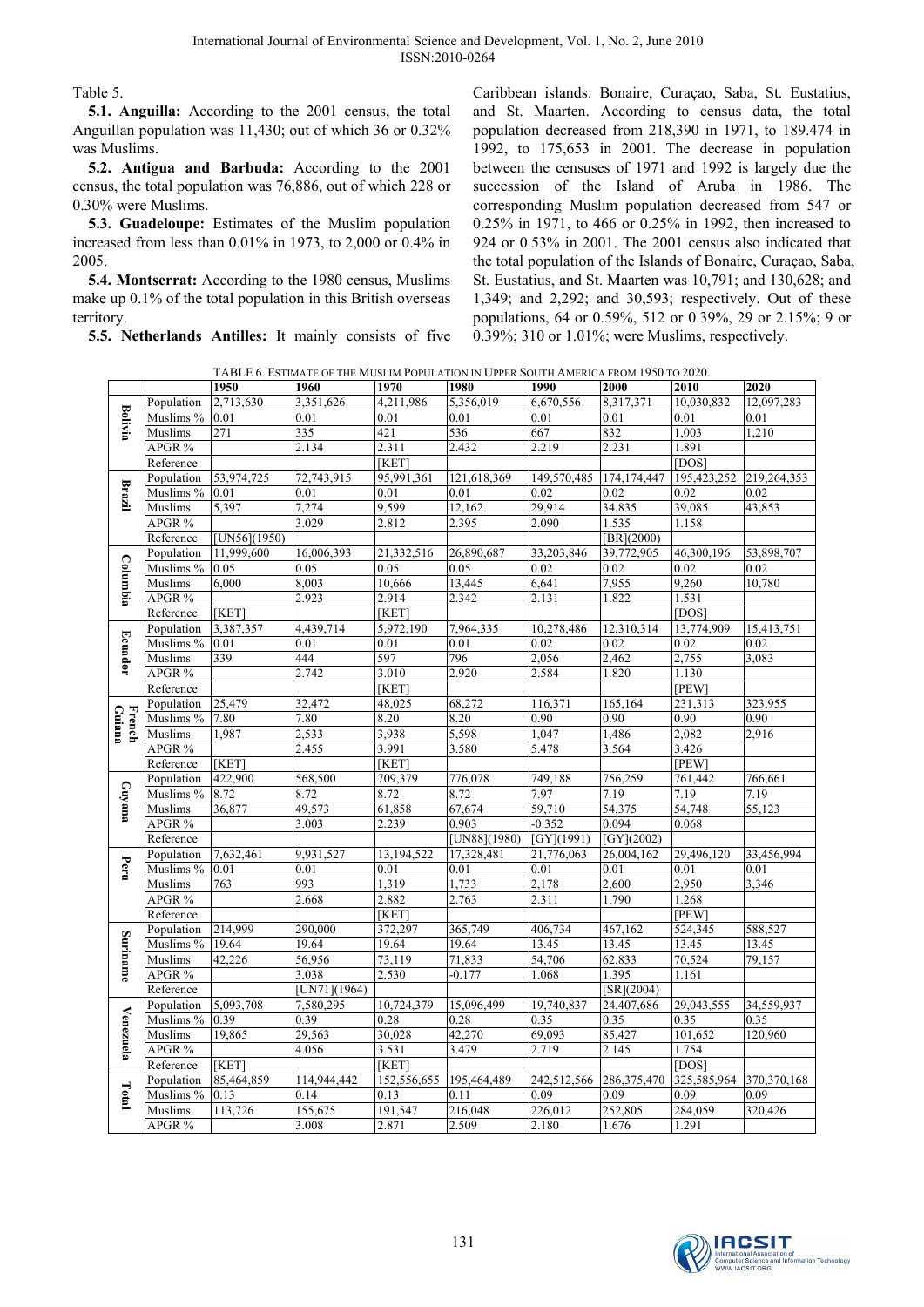**5.6. Saint Kitts and Nevis:** According to census data, the Muslim population has increased from none in 1960 and 1970, to 7 or 0.02% in 1980 to 45 or 0.11% in 1991.

**5.7. British Virgin Islands:** According to census data, the Muslim population increased from 34 or 0.31% in 1980, to 196 or 0.85% in 2001.

**5.8. United States Virgin Islands:** Estimates for the Muslim population in this United States Territory decreased from 1,500 or 2% in 1973, to 1,300 or 1.20% in 1998.

## VI. MUSLIMS IN UPPER SOUTH AMERICA

This region consists of nine countries and territories: Bolivia, Brazil, Columbia, Ecuador, French Guiana, Guyana, Peru, Suriname, and Venezuela. The total population of this region increased from 19 million in 1870, to 85 million in 1950, to 370 million by 2020. The related Muslim percentage decreased from 0.2% in 1870, to 0.1% since 1910. The corresponding individual data for each country in this region is discussed below and summarized in Table 6.

**6.1. Bolivia:** Estimates for the Muslim population increased from 100 or less than 0.01% in 1973, to 1,000 or 0.01% in 2001.

**6.2. Brazil:** According to census data, the Muslim population increased from 3,454 or 0.01% in 1950, to 27,239 or 0.02% in 2000.

**6.3. Columbia:** Estimates for the Muslim population increased from 6,000 or 0.05% in 1951, to 10,000 or 0.05% in 1971, then remained at 10,000 or 0.02% in 2009.

**6.4. Ecuador:** Estimates for the Muslim population increased 100 or less than 0.01% in 1973, to 2,000 or 0.02% in 2005.

**6.5. French Guiana:** Estimates for the Muslim population increased from 2,500 or 7.8% in 1951, to 4,000 or 8.2% in 1971, then decreased to 2,000 or 0.9% in 2005.

**6.6. Guyana:** Based on census data, the Muslim population changed from 1,841 or 6.18% in 1921, to 66,122 or 8.72% in 1980, to 29,106 or 7.97% in 1991, to 28,201 or 7.19% in 2002.

**6.7. Peru:** Muslims increased from 500 in 1973, to 1,000 in 2005, but they still constitute less than 0.01% of the population

**6.8. Suriname:** Based on census data, the Muslim population decreased in percentage from 63,809 or 19.64% in 1964 to 66,307 or 13.45% in 2004.

**6.9. Venezuela:** Estimates for the Muslim population increased from 20,000 or 0.39% in 1951, to 30,000 or 0.28% in 1971, to 100,000 or 0.35% in 2009.

## VII. MUSLIMS IN THE GREATER ANTILLES

This region consists of eight island nations and territories: Bahamas, Cayman Islands, Cuba, Dominican Republic, Haiti, Jamaica, Puerto Rico, and Turks and Caicos. The total population of this region increased from three million in 1870, to 15 million in 1950, to 43 million by 2020. The related Muslim percentage remains less than 0.1%. The corresponding individual data for each country in this region is discussed below and summarized in Table 7.

**7.1. Bahamas:** According to the 2000 census, the total population was 303,611, out of which 292 or 0.10% was Muslims.

**7.2. Cayman Islands:** According to 2007 pre-census enumeration data, the total population was 53,292; out of which 411 or 0.77% was Muslims.

**7.3. Cuba:** Estimates for the Muslim population changed from 5,000 or 0.09% in 1951, to 1,000 or 0.01% in 1971 due to the communist revolution, and then increased to 6,300 or 0.06% in 2009.

TABLE 7. ESTIMATE OF THE MUSLIM POPULATION IN THE GREATER ANTILLES FROM 1950 TO 2020.

|                       |                | 1950      | 1960      | 1970         | 1980                   | 1990       | 2000       | 2010       | 2020       |
|-----------------------|----------------|-----------|-----------|--------------|------------------------|------------|------------|------------|------------|
|                       | Population     | 79.088    | 109,644   | 169,744      | 210,109                | 255,603    | 304,812    | 345,736    | 392,154    |
|                       | Muslims %      | 0.10      | 0.10      | 0.10         | 0.10                   | 0.10       | 0.10       | 0.10       | 0.10       |
| Bahamas               | <b>Muslims</b> | 79        | 110       | 170          | 210                    | 256        | 305        | 346        | 392        |
|                       | APGR %         |           | 3.321     | 4.467        | 2.156                  | 1.979      | 1.776      | 1.268      |            |
|                       | Reference      |           |           |              |                        |            | [BS](2000) |            |            |
|                       | Population     | 7.503     | 7,622     | 10,460       | 17.000                 | 25,355     | 40,200     | 55,143     | 75,641     |
| Islands<br>Cayman     | Muslims %      | 0.77      | 0.77      | 0.77         | 0.77                   | 0.77       | 0.77       | 0.77       | 0.77       |
|                       | <b>Muslims</b> | 58        | 59        | 81           | 131                    | 195        | 310        | 425        | 582        |
|                       | APGR %         |           | 0.157     | 3.216        | 4.976                  | 4.079      | 4.717      | 3.211      |            |
|                       | Reference      |           |           |              |                        |            |            | [KY](2007) |            |
|                       | Population     | 5,919,997 | 7,141,166 | 8,715,168    | 9,835,255              | 10,587,115 | 11,086,832 | 11,204,351 | 11,323,116 |
| Cuba                  | Muslims %      | 0.09      | 0.09      | 0.01         | 0.01                   | 0.06       | 0.06       | 0.06       | 0.06       |
|                       | Muslims        | 5,328     | 6,427     | 872          | 984                    | 6,352      | 6,652      | 6,723      | 6,794      |
|                       | APGR %         |           | 1.893     | 2.012        | 1.216                  | 0.739      | 0.462      | 0.105      |            |
|                       | Reference      | [KET]     |           | [KET]        |                        |            |            | [DOS]      |            |
|                       | Population     | 2,427,074 | 3,349,249 | 4,596,743    | 5,926,850              | 7,373,667  | 8,829,829  | 10,225,482 | 11,841,734 |
|                       | Muslims %      | 0.01      | 0.01      | 0.01         | 0.01                   | 0.10       | 0.10       | 0.10       | 0.10       |
| Republic<br>Dominican | Muslims        | 243       | 335       | 460          | 593                    | 7,374      | 8,830      | 10,225     | 11,842     |
|                       | APGR %         |           | 3.273     | 3.217        | 2.574                  | 2.208      | 1.819      | 1.478      |            |
|                       | Reference      |           |           | <b>[KET]</b> |                        |            |            | [DOS]      |            |
|                       | Population     | 3,221,277 | 3,869,396 | 4,712,998    | $\overline{5,691,260}$ | 7,107,901  | 8,647,874  | 10,188,175 | 12,002,824 |
| Haiti                 | Muslims %      | 0.01      | 0.01      | 0.01         | 0.01                   | 0.06       | 0.06       | 0.06       | 0.06       |
|                       | <b>Muslims</b> | 322       | 387       | 471          | 569                    | 4,265      | 5,189      | 6,113      | 7,202      |
|                       | APGR %         |           | 1.850     | 1.992        | 1.904                  | 2.248      | 1.980      | 1.653      |            |
|                       | Reference      |           |           | [KET]        |                        |            |            | [HT]       |            |
|                       | Population     | 1,402,896 | 1,629,018 | 1,869,004    | 2,133,199              | 2,363,987  | 2,567,577  | 2,729,909  | 2,902,504  |
| $\lim_{\text{aice}}$  | Muslims %      | 0.10      | 0.10      | 0.10         | 0.10                   | 0.10       | 0.04       | 0.04       | 0.04       |
|                       | Muslims        | 1,403     | 1,629     | 1,869        | 2,133                  | 2,364      | 1,027      | 1,092      | 1,161      |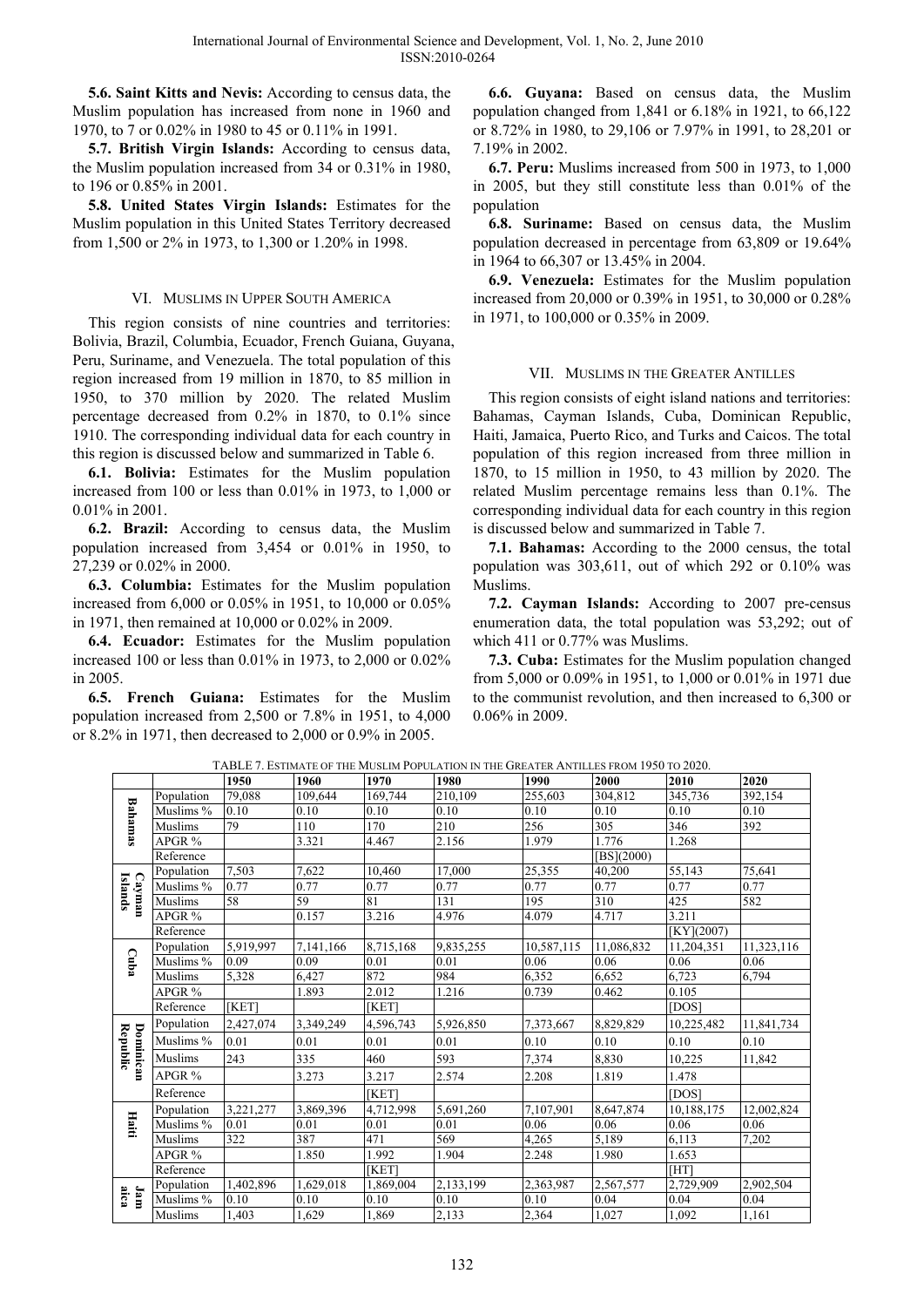| International Journal of Environmental Science and Development, Vol. 1, No. 2, June 2010 |  |  |  |
|------------------------------------------------------------------------------------------|--|--|--|
| ISSN:2010-0264                                                                           |  |  |  |

|                        | $APGR$ %   |            | 1.506      | 1.384      | 1.331        | 1.033            | 0.830        | 0.615       |            |
|------------------------|------------|------------|------------|------------|--------------|------------------|--------------|-------------|------------|
|                        | Reference  |            |            |            | [UN88](1982) |                  | $[UN](2001)$ |             |            |
| Puerto                 | Population | 2,218,000  | 2,359,797  | 2,716,299  | 3,196,520    | 3,527,796        | 3,818,744    | 3,998,010   | 4,185,691  |
|                        | Muslims %  | 0.10       | 0.10       | 0.10       | 0.10         | 0.10             | 0.10         | 0.10        | 0.10       |
|                        | Muslims    | 2,218      | 2,360      | 2,716      | 3,197        | 3,528            | 3,819        | 3,998       | 4,186      |
| <b>Rico</b>            | $APGR$ %   |            | 0.622      | 1.417      | 1.641        | 0.991            | 0.796        | 0.460       |            |
|                        | Reference  |            |            | [KET]      |              |                  |              |             |            |
|                        | Population | 5,052      | 5,716      | 5,607      | 7,000        | 12,000           | 18,491       | 35,310      | 67,428     |
| Turks<br><b>Caicos</b> | Muslims %  | 0.10       | 0.10       | 0.10       | 0.10         | 0.10             | 0.10         | 0.10        | 0.10       |
|                        | Muslims    | 5          | 6          | 6          |              | 12               | 18           | 35          | 67         |
| ৡ                      | $APGR$ %   |            | 1.243      | $-0.192$   | 2.244        | 5.538            | 4.419        | 6.683       |            |
|                        | Reference  |            |            |            |              |                  |              | <b>IPEW</b> |            |
|                        | Population | 15,280,887 | 18,471,608 | 22,796,023 | 27,017,193   | 31,253,424       | 35, 314, 359 | 38,782,117  | 42,791,093 |
| Total                  | Muslims %  | 0.06       | 0.06       | 0.03       | 0.03         | 0.08             | 0.07         | 0.07        | 0.08       |
|                        | Muslims    | 9,656      | 11,312     | 6,644      | 7,823        | 24,345           | 26,149       | 28,957      | 32,226     |
|                        | $APGR$ %   |            | 1.914      | 2.126      | 1.713        | L <sub>467</sub> | .229         | 0.941       |            |

**7.4. Dominican Republic:** Estimates for the Muslim population increased from less than 100 or less than 0.01% in 1973, to up to 10,000 or 0.10% in 2009.

**7.5. Haiti:** Estimates for the Muslim population increased very few or less than 0.01% of the total population, to up to

5,000 or 0.06% in 2002.

**7.6. Jamaica:** Based on census data, the total population increased from 2,172,879 in 1982 to 2,595,962 in 2001. The corresponding Muslim population however, has decreased by more than half from 2,238 or 0.10% in 1982, to 1,024 or

TABLE 8. ESTIMATE OF THE MUSLIM POPULATION IN CENTRAL AMERICA FROM 1950 TO 2020.

|                |                      | 1950         | 1960       | 1970                    | 1980         | 1990        | 2000         | 2010          | 2020              |
|----------------|----------------------|--------------|------------|-------------------------|--------------|-------------|--------------|---------------|-------------------|
|                | Population           | 68,918       | 92,817     | 122.665                 | 143,796      | 189,822     | 251,516      | 312,928       | 389,335           |
| <b>Belize</b>  | Muslims %            | 0.08         | 0.08       | 0.08                    | 0.08         | 0.09        | 0.10         | 0.10          | 0.10              |
|                | Muslims              | 55           | 74         | 98                      | 115          | 171         | 252          | 313           | 389               |
|                | APGR %               |              | 3.022      | 2.828                   | 1.602        | 2.816       | 2.854        | 2.209         |                   |
|                | Reference            |              |            |                         | [UN88](1980) | [UN](1991)  | $[UN](2000)$ |               |                   |
|                | Population           | 966,015      | 1,334,049  | 1,822,114               | 2,348,634    | 3,078,289   | 3,930,863    | 4,639,827     | 5,476,659         |
| Costa<br>Rica  | Muslims %            | 0.01         | 0.01       | 0.01                    | 0.01         | 0.01        | 0.01         | 0.01          | 0.01              |
|                | Muslims              | 97           | 133        | 182                     | 235          | 308         | 393          | 464           | 548               |
|                | APGR %               |              | 3.281      | 3.167                   | 2.571        | 2.742       | 2.475        | 1.672         |                   |
|                | Reference            |              |            | KET                     |              |             |              | CR            |                   |
|                | Population           | 2,199,897    | 2,773,759  | 3,741,724               | 4,662,518    | 5,329,703   | 5,945,317    | 6,194,126     | 6,453,348         |
| El<br>Salvador | Muslims %            | 0.01         | 0.01       | 0.01                    | 0.01         | 0.02        | 0.02         | 0.02          | 0.02              |
|                | Muslims              | 220          | 277        | 374                     | 466          | 1,066       | 1,189        | 1,239         | 1,291             |
|                | APGR %               |              | 2.345      | 3.039                   | 2.224        | 1.346       | 1.099        | 0.411         |                   |
|                | Reference            |              |            | [KET]                   |              |             |              | [SV]          |                   |
|                | Population           | 3,146,073    | 4,140,640  | 5,420,427               | 7,015,704    | 8,910,121   | 11,230,704   | 14,376,881    | 18,404,430        |
| Guatemala      | Muslims %            | 0.01         | 0.01       | $0.01\,$                | 0.01         | 0.01        | 0.01         | 0.01          | 0.01              |
|                | <b>Muslims</b>       | 315          | 414        | 542                     | 702          | 891         | 1,123        | 1,438         | 1,840             |
|                | APGR %               |              | 2.785      | 2.730                   | 2.613        | 2.419       | 2.342        | 2.500         |                   |
|                | Reference            |              |            | [KET]                   |              |             |              | [GT]          |                   |
|                | Population           | 1,487,235    | 2,002,943  | 2,690,903               | 3,634,481    | 4,901,203   | 6,229,981    | 7,615,584     | 9,309,357         |
|                | Muslims %            | 0.01         | 0.01       | 0.01                    | 0.01         | 0.03        | 0.03         | 0.03          | 0.03              |
| Honduras       | Muslims              | 149          | 200        | 269                     | 363          | 1,470       | 1,869        | 2,285         | 2,793             |
|                | APGR %               |              | 3.022      | 2.997                   | 3.052        | 3.035       | 2.428        | 2.029         |                   |
|                | Reference            | [UN56](1945) |            | [KET]                   |              |             |              | [DOS]         |                   |
|                | Population           | 27,740,700   | 37,910,243 | 51,910,162              | 68,872,210   | 83,403,974  | 99,530,617   | 110,645,154   | 123,000,846       |
| <b>Mexico</b>  | Muslims <sup>%</sup> | 0.20         | 0.20       | 0.20                    | 0.20         | 0.01        | 0.01         | 0.01          | $\overline{0.01}$ |
|                | Muslims              | 55,481       | 75,820     | 103,820                 | 137,744      | 8,340       | 9,953        | 11,065        | 12,300            |
|                | APGR %               |              | 3.172      | 3.193                   | 2.868        | 1.933       | 1.783        | 1.064         |                   |
|                | Reference            |              |            | KET                     |              |             | [MX](2000)   |               |                   |
|                | Population           | 1,294,993    | 1,774,576  | 2,399,680               | 3,250,477    | 4,137,774   | 5,100,914    | 5,822,265     | 6,645,627         |
| Nicaragua      | Muslims %            | 0.01         | 0.01       | 0.01                    | 0.01         | 0.01        | 0.01         | $0.01\,$      | 0.01              |
|                | Muslims              | 129          | 177        | 240                     | 325          | 414         | 510          | 582           | 665               |
|                | APGR %               |              | 3.201      | 3.064                   | 3.081        | 2.443       | 2.115        | 1.331         |                   |
|                | Reference            |              |            | [KET]                   |              |             |              | [NI] $(2005)$ |                   |
|                | Population           | 860,092      | 1,126,599  | 1,507,052               | 1,950,586    | 2,412,554   | 2,950,801    | 3,508,475     | 4,171,544         |
| Panama         | Muslims <sup>%</sup> | 0.03         | 0.03       | 0.03                    | 0.03         | 0.17        | 0.17         | 0.30          | 0.30              |
|                | Muslims              | 258          | 338        | 452                     | 585          | 4,101       | 5,016        | 10,525        | 12,515            |
|                | APGR %               |              | 2.736      | 2.952                   | 2.613        | 2.148       | 2.034        | 1.746         |                   |
|                | Reference            |              |            | [KET]                   |              |             | [DOS02]      | [DOS]         |                   |
|                | Population           | 37,763,923   | 51,155,626 | $\overline{69,614,727}$ | 91,878,406   | 112,363,440 | 135,170,713  | 153, 115, 240 | 173,851,145       |
| Total          | Muslims %            | 0.15         | 0.15       | 0.15                    | 0.15         | 0.01        | 0.02         | $0.02\,$      | 0.02              |
|                | Muslims              | 56,704       | 77,435     | 105,978                 | 140,536      | 16,761      | 20,305       | 27,910        | 32,340            |
|                | APGR $\%$            |              | 3.082      | 3.129                   | 2.814        | 2.033       | 1.865        | 1.254         |                   |

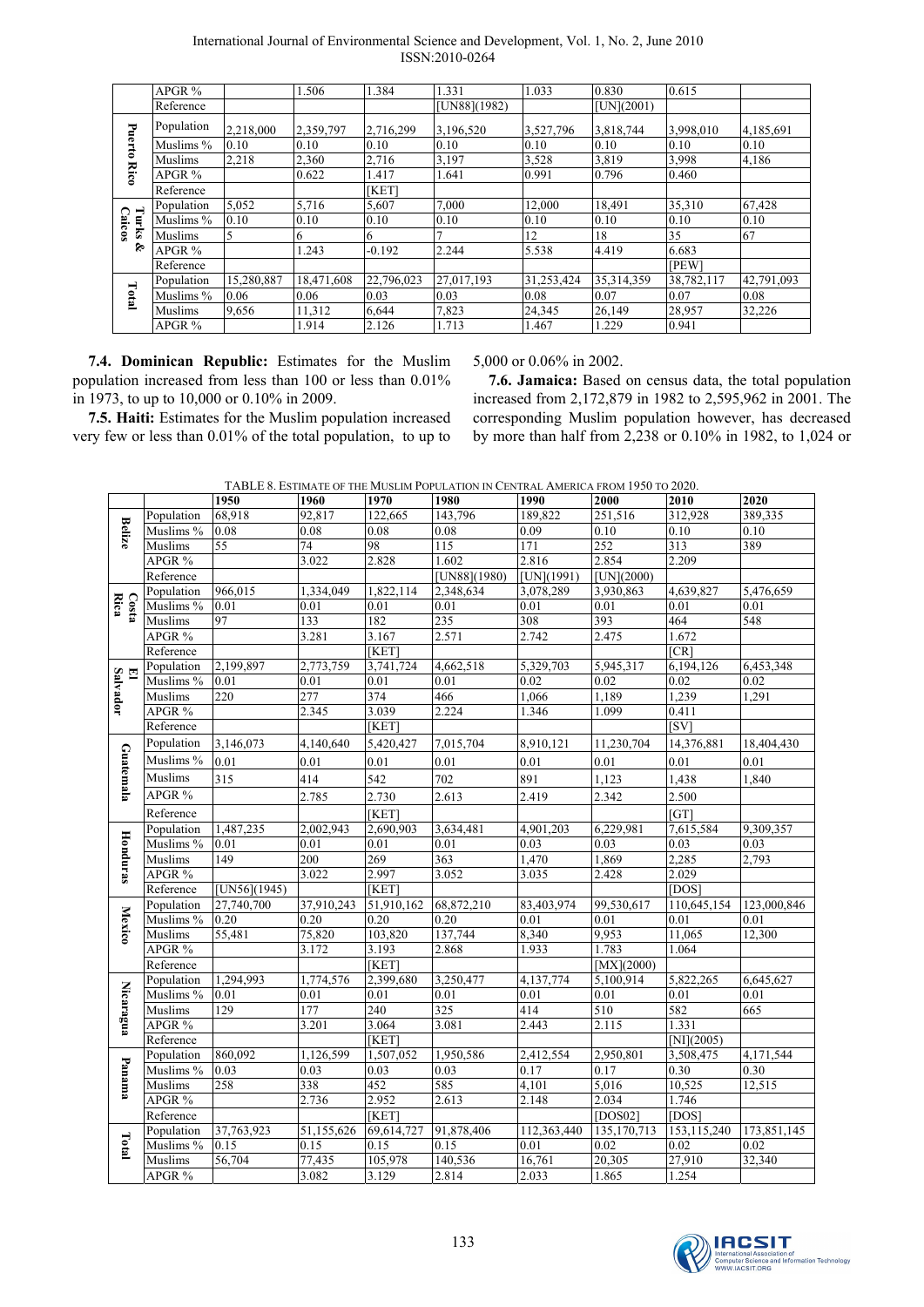0.04% in 2001.

**7.7. Puerto Rico:** For the last fifty years, Muslims remained around 0.1% of the total population.

of the total population.

## VIII. MUSLIMS IN CENTRAL AMERICA

This region consists of eight countries: Belize, Costa Rica, El Salvador, Guatemala, Honduras, Mexico, Nicaragua, and Panama. The total population in this region increased from 12 million in 1870, to 38 million in 1950, to 174 million by 2020. The related Muslim population decreased from 0.2% before 1950 to 0.02% afterwards. The corresponding individual data for each country in this region is discussed below and summarized in Table 8.

**8.1. Belize:** According to census data, the Muslim population increased from 12 or 0.02% in 1946, to 110 or 0.08% in 1980, to 159 or 0.09% in 1991, to 243 or 0.10% in 2000.

**8.2. Costa Rica:** Estimates for the Muslim population increased from less than 100 or 0.01% in 1973, to 500 or 0.01% in 2008.

**8.3. El Salvador:** Estimates for the Muslim population increased from less than 100 or 0.01% in 1973, to 1,300 or 0.02% in 2008.

**8.4. Guatemala:** Estimates for the Muslim population increased from 200 or less than 0.01% in 1973, to 1,200 or 0.01% in 2005.

**8.5. Honduras:** According to the 1945 census, there were 28 Muslims out of a total population of 1,200,542, or less than 0.01%. Later estimates increased the number to less than 100 or 0.01% in 1973, to 2,000 or 0.03% in 2007.

**8.6. Mexico:** In 1973, the Muslim population was estimated at 100,000 or 0.2%. However, the 2000 census indicated a total population of 84,794,454 out of which 1,421 or less than 0.01% was Muslim.

**8.7. Nicaragua:** In 1973, the Muslim population was estimated at 150 or less than 0.01% of the total population. According to the 2005 census data, the total population was 5,142,098 out of which 321 or 0.01% was Muslim.

**8.8. Panama:** Estimates for the Muslim population increased from 500 or 0.03% in 1973, to 5,000 or 0.17% in 1998, to 10,000 or 0.30% in 2009.

# IX. SUMMARY

A summary of the Muslim population change in the

**7.8. Turks and Caicos:** Muslims constitute less than 0.1% the related Muslim population increased from 0.1% in 1950 Americas from 1950 to 2020 is presented in Table 9. Accordingly, while the total population in the Americas increased from 339 million in 1950 to 1,054 million by 2020, to 0.9% by 2020. In addition, the fraction of World Muslim population living in the Americas increased slightly from 0.1% in 1950 to 0.5% in 1990 and onwards. A color coded map of Asia illustrating the presence of Muslims in each country is presented in Figure 9. The value of pure white color is 255, while pure black is 0. Given a percentage of Muslims p, the color was chosen as  $255 - 2.55p$ .

#### **REFERENCES**

- [1] "2001 population and housing census: summary report, volume I," Statistics Division of the Ministry of Finance and the Economy, St. John's, Antigua, July 2004.
- [2] "Fourth population and housing census Netherlands Antilles 2001," Central Bureau of Statistics, Curaçao, Netherlands Antilles, August 2002.
- [3] "Population distribution by sex and religion," Barbados Statistical Service, November 2006.
- [4] "Demographic Census 2000: Population and Household Characteristics – Universe Results," Brazilian Institute for Geography and Statistics, Ministry of Planning, Budget and Management, June 2003.
- [5] "The 2000 Census of population and housing report all Bahamas," Department of Statistics of the Bahamas, February 2008.
- [6] Karim, H. Karim. "Crescent Dawn in the Great White North: Muslim Participation in the Canadian Public Sphere" in Muslims in the West: From Sojourners to Citizens. London: Oxford University Press, April 2002.
- [7] "The World Factbook," Central Intelligence Agency, July 2009.
- [8] "Censo 2002 síntesis de resultados," Comision Nacional del XVII Censo de Poblacion y Vi de Vivienda, Instituto Nacional de Estadística de Chile, March 2003.
- [9] A. Leff, "Ramadan Off to Quiet Start in Costa Rica," Tico Times, September 9, 2008.
- [10] "2009 Report on International Religious Freedom," Bureau of Democracy, Human Rights, and Labor, Under Secretary for Democracy and Global Affairs, United States Department of State, October 2009.
- [11] "Falkland Islands Census Statistics 2006," the Falkland Islands Government, July 2006.
- [12] J. Sandoval, "Musulmanes en Guatemala," Prensa Libre, No. 48, June 5, 2005.
- [13] "Population & Housing Census 2002 Guyana National Report," Bureau of Statistics Guyana, September 2007.
- [14] M. Deibert, "Mohammed's Religion Finds a Place in Haiti," Reuters, June 13, 2002.
- Muslims in الشهيوعي المعسكر في المسلمون" ,A. Kettani الشهيوعي المعسكر في المسلمون" Communist Countries)," Organization of Islamic Conference, Mecca, Saudi Arabia, 1973.
- [16] A. Kettani, " لمســلمون " A. Kettani, " وأمريكــا أوروبــا فـــي المســلمون) Americas)", ادریس دار (Dar Idriss), Beirut, Lebanon, 1976.
- [17] A. Kettani, "Muslim Minorities in the World Today," London: Mansell Publishing, 1986.
- Muslim Minorities) اليسوم العسالم فسي الإسسلامية الأقليسسات" ,A. Kettani . in the World Today)," المغسارة مكتبة (Maktabatul Manara), Mecca,

TABLE 9. ESTIMATE OF THE MUSLIM POPULATION IN THE AMERICAS FROM 1950 TO 2020.

|        |             | 1950          | 1960          | 1970          | 1980          | 1990          | 2000          | 2010          | 2020          |
|--------|-------------|---------------|---------------|---------------|---------------|---------------|---------------|---------------|---------------|
| Americ | Population  | 338,886,187   | 423,934,980   | 517,716,215   | 616,702,439   | 724,937,938   | 839,803,665   | 940,248,735   | 1,053,848,972 |
|        | Muslims %   | 0.13          | 0.14          | 0.34          | 0.63          | 0.73          | 0.81          | 0.93          | 0.94          |
|        | Muslims     | 448.741       | 573,048       | 1,745,264     | 3,900,006     | 5,309,972     | 6,794,905     | 8,743,857     | 9,931,812     |
| æ.     | CAPGR %     |               | 2.264         | 2.019         | 1.765         | 1.630         | .482          | 1.136         |               |
|        | MAPGR %     |               | 2.475         | 11.781        | 8.373         | 3.134         | 2.497         | 2.554         |               |
|        | Mus. Ratio% | 0.10          | 0.11          | 0.25          | 0.43          | 0.45          | 0.47          | 0.51          | 0.48          |
|        | Population  | 2,537,241,236 | 3,034,626,491 | 3,700,897,698 | 4,456,005,072 | 5,311,251,139 | 6,137,637,624 | 6,932,088,715 | 7,881,482,130 |
| Ñоı    | Muslims %   | 17.06         | 17.77         | 19.02         | 20.45         | 22.07         | 23.65         | 24.86         | 26.01         |
| 군      | Muslims     | 432,961,301   | 539,240,373   | 703,760,495   | 911,165,259   | 1,171,946,661 | 1,451,537,157 | 1,723,607,136 | 2,050,085,347 |
|        | WAPGR %     |               | 1.806         | 2.005         | 1.874         | 1.771         | 1.457         | 1.225         |               |
|        | MAPGR %     |               | 2.219         | 2.699         | 2.617         | 2.549         | 2.163         | 1.733         |               |